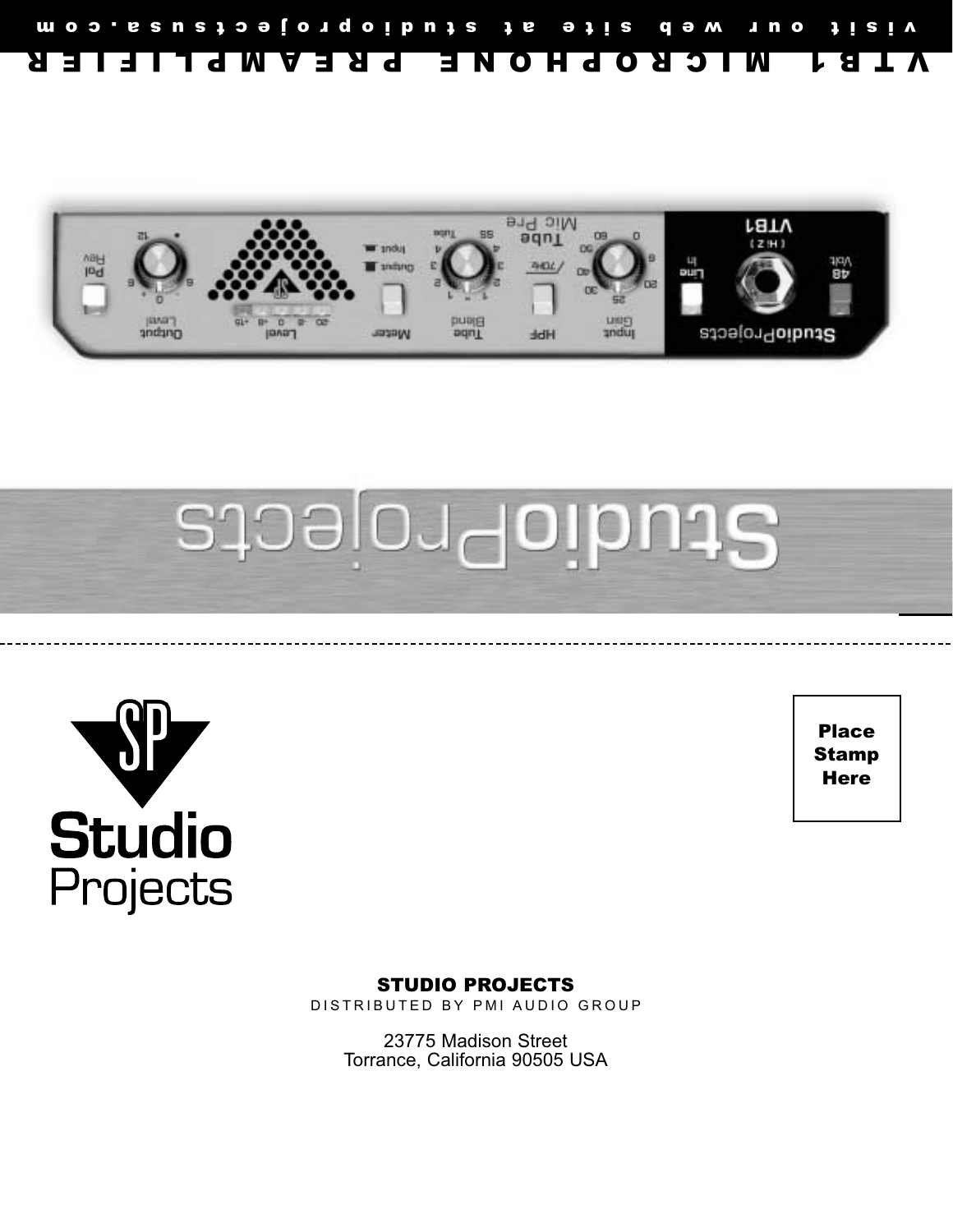

Studio Projects is manufactured and marketed under the direction of:

## PMI AUDIO GROUP

23775 Madison StreetTorrance, CA 90505 voice (310) 373-9129 facsimile (310) 373-4714 toll-free USA (877) 563-6335 Email info@pmiaudio.com

# INSTRUCTION BOOK CONTENTS

## WHAT IS STUDIO PROJECTS?

Studio Projects is a technology company. Armed with the idea that quality products do not have to be expensive, Studio Projects set out to design and offer quality audio products at a price that is affordable to most users. As a small sized company with lower expenses than its competitors, Studio Projects is able to pass extra savings onto the end user, and provide a high level of quality at a very competitive price.

When Studio Projects introduced its "C" Series microphones in 2001, both end users, reviewers, and audio professionals acclaimed the quality and sound as nothing short of amazing. With the introduction of the new "B" Series microphones in 2002, Studio Projects has pushed the envelope even further supporting its quality and performance for an affordable price.

Now we are entering the electronic market and offer our first electronic product, the VTB1. This unique product will offer the best possible quality and feature set in its price class. We hope you will enjoy your new VTB1 as much as we have enjoyed making it for you.

## WHY DO I NEED A MICROPHONE PREAMPLIFIER

A microphone preamplifier takes audio signals from any microphone (XLR socket), musical instrument or high level source (1/4 inch jack sockets), and amplifies them up to 'line' level; that is, from a few millivolts, up to about a volt. The phantom power supply (push-button switch) provides power to capacitor microphones. Dynamic or ribbon microphones should be used with the phantom power turned off, then full advantage can be taken of the extreme low noise performance of this preamplifier.

# DESCRIPTION / CARE

Your new VTB1 is a sturdy piece of equipment. It should not require much care other than common sense. The VTB1 is built to stand up to the demanding use of the professional. If you follow a few simple procedures, it will provide you with years of trouble free service.

- 1) Keep the VTB1 in a dry dust free environment
- 2) Avoid blocking the air vents on the side panels
- 3) Never use an incorrect power supply other than the correct voltage and amp rating

# CONNECTING THE VTB1

The VTB1 can be used in many applications, from recording to live applications. This section will help you get your new VTB1 connected as well as explain the connections on the VTB1 to help you get the most from your new unit.

Before you connect anything to your new VTB1, be sure to turn down all of the input and output levels. Plug in the supplied power adaptor. Be sure to plug the barrel connector into the VTB1 first, and then plug it into an electrical supply outlet. Using a good quality XLR cable, connect your microphone to the VTB1 XLR input on the back of the VTB1. Using either the XLR, or the 1/4" output, hook this into your recorder, computer card, or whatever you are recording or playing into. Be sure to turn the 48V phantom power switch to on if you are using a mic that requires phantom power. Wait at least 60 seconds for the power to charge your mic before turning up any gains. Set the meter selection switch to input, and adjust the GAIN control to get a meter reading within the 0 to +8 range. Then turn up the output control to feed your recorder. When changing microphones or powering down, be sure to turn down both input and output levels first. Then turn off the 48V power and wait 60 seconds. Then it will be safe to turn unplug the unit, or to change microphones. Use this method of powering up and down each time you use the VTB1. It is best to wait about 30 minutes before using the VTB1 to let the internal tube heat up to get the best out of the unit.

CAUTION. When using UNBALANCED MICROPHONES DO NOT USE PHANTOM POWER, It could damage the microphone and will certainly cause noise on the output. An LED light shows on the front panel as a warning that the phantom power is turned on.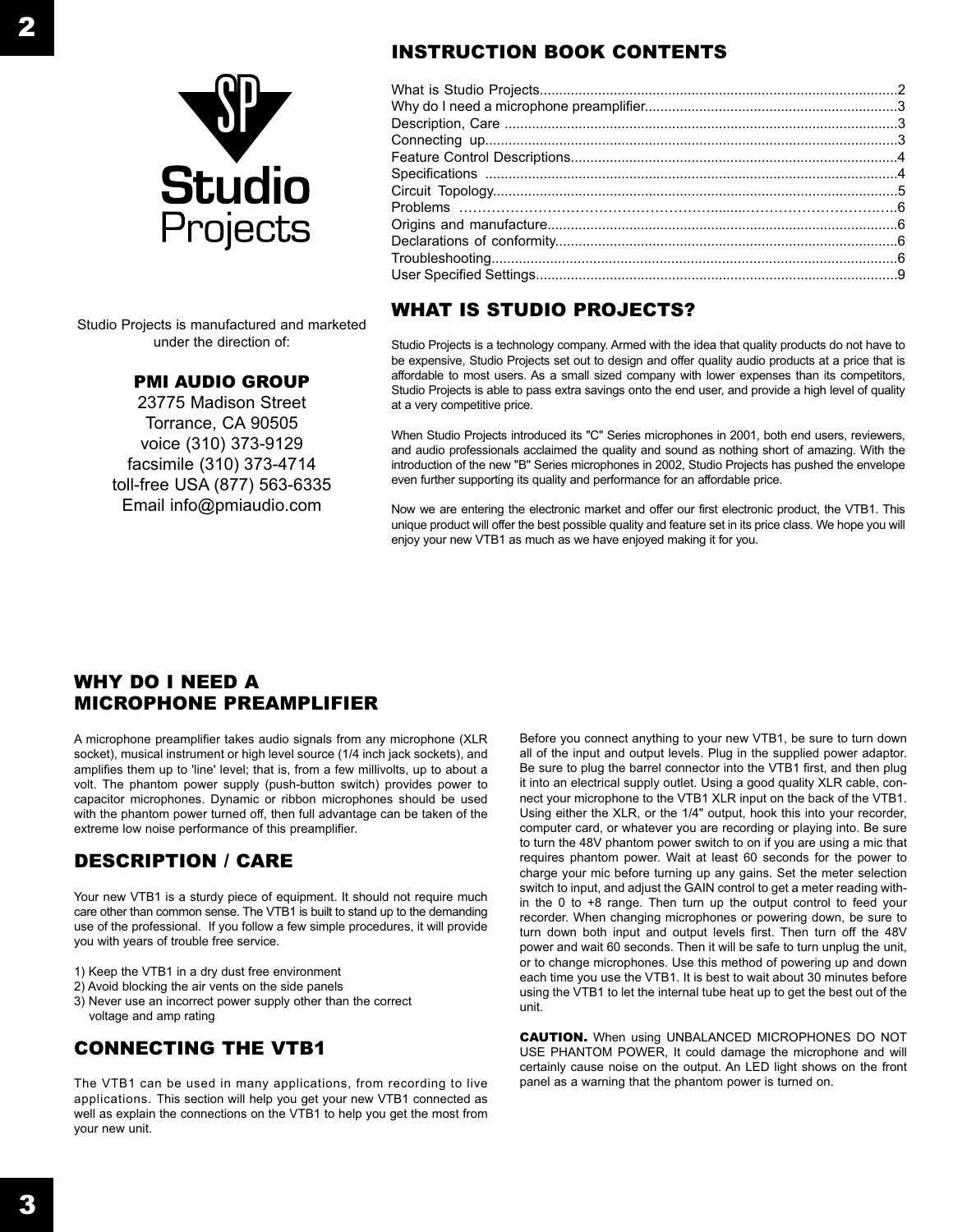# FEATURE CONTROL DESCRIPTION

This outline will familiarize you with all of the features and what they do.



# VTB1 SPECIFICATIONS

#### Maximum Gain:

Mic In to Bal Out: 72dB (60dB preamp gain, 12dB output gain) Line In to Bal Out: 42dB (30dB preamp gain, 12dB output gain)

### Distortion/Noise (THD + Noise):

-20dBu input-Mic; 0dBu input-Line Both measured at +15dBu output Mic or Line In to Bal or Line Out: <0.0015% (Blend set full CCW- no tube) Mic EIN: -128dBu (150 ohm source, 60dB gain)

### Frequency Response (20-20kHz, ref 1kHz):

-20dBu input, +15dBu output Mic In to Bal Out: +0 /-0.25 dB0dBu input, +15dBu output Line In to Bal Out: +0 /-0.5 dB

Phase response (20-20kHz, either input): <+/- 15 degrees

### Input Impedance:

Mic Input (Rear switch in 200 ohm position): 2000 ohms Mic Input (Rear switch in 50 ohm position): 300 ohms Line Input (Front panel TRS jack): 1.5 meg ohms

### Output Impedance:

Male-XLR Balanced Output: 100 ohms (50 ohms each leg) TRS Line Out: 300 ohms (Impedance Balanced)

### Insert Jack (TRS):

Nominal level approx 0dBu Located between SS preamp stage and tube/output stage Tip=Send: 50 ohms output impedance Ring=Return: 7500 ohms input impedance

## CIRCUIT TOPOLOGY

### Mic Preamp:

Discreet, current-source fed, paralleled-transistor balanced input stage feeding a bipolar opamp balanced-unbalanced converter. Dual feedback design for low distortion performance. 2-Stage design for increased performance; transistor stage provides up to 45dB gain, 2nd stage contributes up to 15dB gain.

### Line Input:

FET-input opamp buffer with hi input impedance to avoid pickup loading when used as an instrument preamp. 2nd stage provides adjustable gain from 10dB to 30dB, constant hi-impedance is maintained.

#### Hi-pass filter:

75Hz hi-pass filter for low-freq wind and rumble elimination (3-pole filter @-18dB/oct).

#### Tube Blend:

Constant-level blend control allows the user to smoothly change from an all solid-state path to a tube-based preamp. This allows the user to add the desired amount of tube sound to the signal without having to deal with complicated "tube drive" controls and such. Alternately, it allows the user to use only the solid-state portion of the preamp to get a very low distortion, un-colored sound when desired.

#### Tube Stage:

12AX7 vacuum tube with DC filament supply for minimum hum and noise. 1st half of tube is operated as a hi-gain amplifier stage, 2nd half operates as a cathode follower to minimize loading of the first stage. A low-voltage plate supply is used to create a "starved-tube" condition for enhanced sound.

#### Output Stage:

Bipolar, lo-noise, hi output-current opamp used for best performance. 1st stage is used to provide additional gain (6dB) and drives the Line out jack and Pin-2 of the balanced out. The 2nd stage provides signal inversion and drive for Pin-3 of the balanced output (effectively an additional 6dB gain).

### For best Tube-Sound results:

The tube operates best when provided with a solid signal. The best way to accomplish this is to use the on-board metering to set the internal levels. Press the Meter Select switch IN, the meter will now display the signal level within the preamp, just before the tube stage. Adjust the GAIN control to get a meter reading within the 0 to +8 range. With the OUTPUT control at "0", start turning the BLEND control clockwise until the desired sound is heard. Depending on the source material, more or less BLEND will be needed. If the output level is too high or low for your following equipment, adjust the OUTPUT control to compensate. This won't change the sound of the blended signal, just the overall level.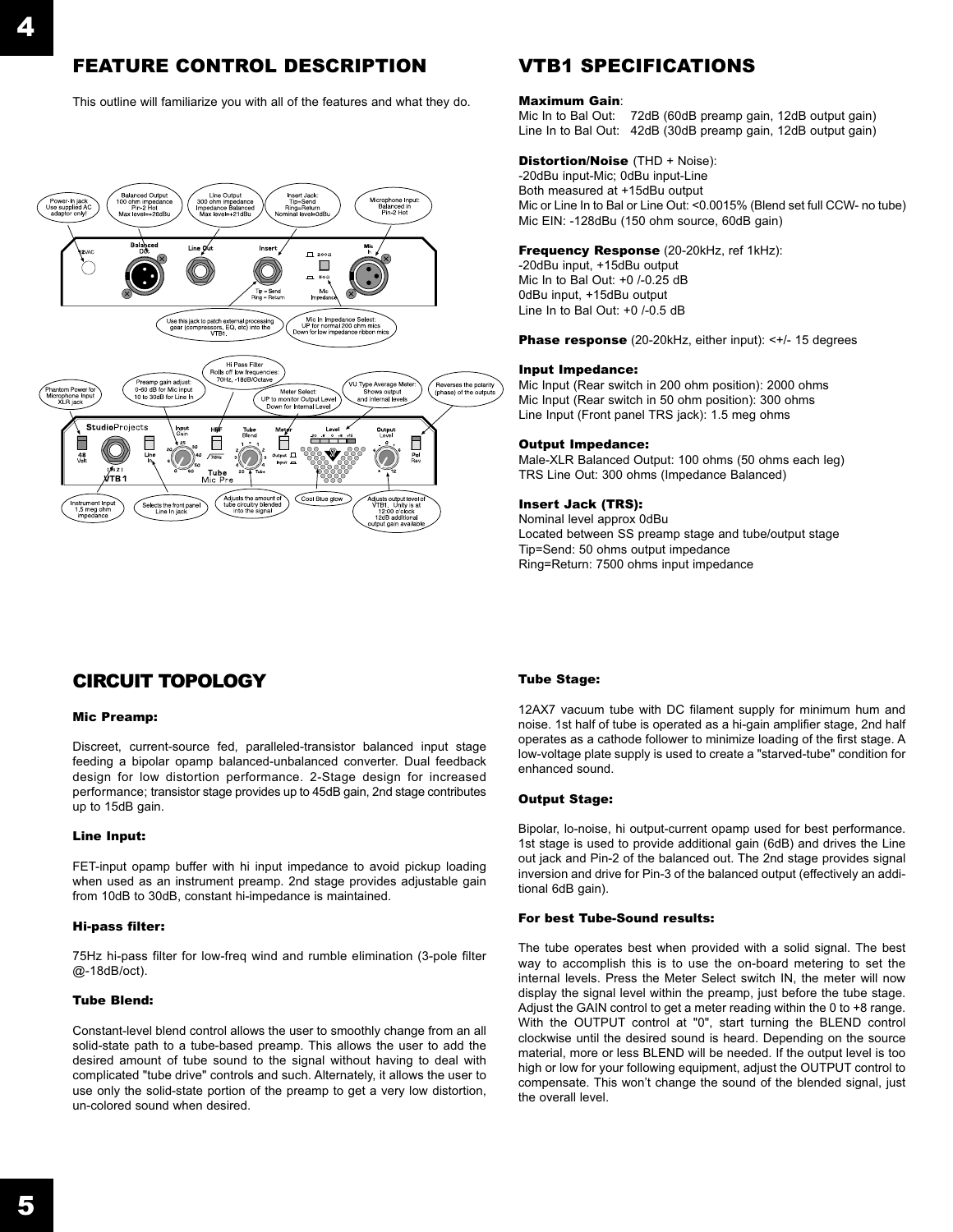# PROBLEMS

Studio Projects electronics are extremely resistant to physical damage, but if the unit fails to work after being dropped, it should be returned in adequate packing to the supplier. A double test and inspection system means that manufacturing faults are non-existent but should any fault occur, it will be repaired (or replaced) free of charge except where the fault has been caused by physical damage. (SEE WARRANTY INFORMATION)

# ORIGINS AND MANUFACTURE

Studio Projects Electronics are entirely designed in the USA. They are manufactured in China by 797 Audio to a specification created by Studio Projects, Torrance, California. All Studio Projects electronics are inspected and tested at the factory, then inspected and tested again at PMI Audio Groups facility prior to shipping. Studio Projects electronics meet the requirements of electronic equipment sold both in the USA, Canada, and the European Union. All Studio Projects products are CE Approved, and all power supplies are UL rated.

# DECLARATION OF CONFORMITY

This analog audio processing equipment conforms to the standards and requirements of the

European Economic Community.

- The EC Harmonized standards that have been applied are;
- a) Electrical equipment (safety) Regulations 1994 (S.I. 1994/3260)
- b) Electromagnetic Compatibility Directive (89/336/EEC) incorporating (S.I. 1992/2372)

## TROUBLESHOOTING

#### 1) The microphone doesn't work!

Have you got something plugged into the INSTRUMENT input or is the mic/line set incorrectly? (this can disable the microphone input)

Is the phantom power on? (capacitor microphones).

If there is indication on the VU LED, is the output volume control turned down?

### 2) Got signal going through but no output?

Is there enough signal? Use plenty of drive.

Is the output gain control turned up, and do you have a properly working monitor system?

### 3) I don't get any power!

Is the supplied power supply plugged in correctly? Make sure the barrel connector is pushed all the way into the socket, and be sure you have available power to the supply.

## STUDIO PROJECTS LIMITED WARRANTY

### THIS PRODUCT IS FOR PROFESSIONAL USE ONLY

PMI Audio Group warrants that all products will be free from defects in material or workmanship:

A: For a period of (1) one year from the date of purchase (hereinafter the labor warranty period), PMI Audio Group will repair or replace this Product if determined to be defective. After the expiration of the labor warranty period, the Purchaser must pay labor charges.

B: In addition, PMI Audio Group will supply, at no charge, replacements for defective parts for a period of (one year) from the date of purchase. During the labor warranty period, to repair the Product, Purchaser must return the defective Product, freight prepaid, or deliver it to PMI Audio Group Service Center. The product to be repaired is to be returned in either its original carton or a similar package affording an equal degree of production. PMI Audio Group will return the repaired Product freight prepaid to the Purchaser. PMI Audio Group is not obligated to provide Purchaser with a substitute unit during the warranty period or at any time.

## CONDITIONS

1. Notification of claims: Warranty Service: If Purchaser discovers that the Product has proven defective in material or workmanship, then written notice with an explanation of the claim shall be given promptly by Purchaser to PMI but all claims for warranty service must be made within the warranty period. If after investigation PMI determines that the reported problem was not covered by the warranty, Purchaser shall pay PMI for the cost of investigating the problem at its then prevailing time-and-materials

rate. No repair or replacement by Purchaser of any Product or part thereof shall extend the warranty period as to the entire Product. The specific warranty on the repaired part only shall be in effect for a period of ninety (90) days following the repair or replacement of that part or the remaining period of the Product warranty, whichever is greater.

2. Exclusive Remedy: Acceptance: Purchaser's exclusive remedy and PMI's sole obligation is to supply (or pay for) all labor necessary to repair any product found to be defective within the warranty period and to supply, at no extra charge, new or rebuilt replacements for defective parts. If repair or replacement fails to remedy the defect, then and only in such an event, shall PMI exchange to Purchaser a new or reconditioned unit. Purchaser's failure to make a claim as provided in paragraph 1 above or continued use of the product shall constitute an unqualified acceptance of such Product and a waiver by Purchaser of all claims thereto.

3. Exceptions to Limited warranty: PMI shall have no liability or obligation to Purchaser with respect to any Product subjected to abuse, improper use, negligence, accident, modification, failure of the end-user to follow the operating and maintenance procedures outlined in the users manual, attempted repair by non-qualified personnel, operation of the unit outside of the published environmental and electrical parameters, or if such products original identification (trademark, serial number) markings have been defaced, altered, or removed. PMI excludes from warranty coverage, Products sold AS IS and/or WITH ALL FAULTS and excludes used products which have not been sold by PMI to the Purchaser. PMI also excludes from warranty coverage consumables such as fuses and batteries, etc.

4. Proof of purchase: The dealer's dated bill of sale must be retained as evidence or the date of purchase and to establish warranty eligibility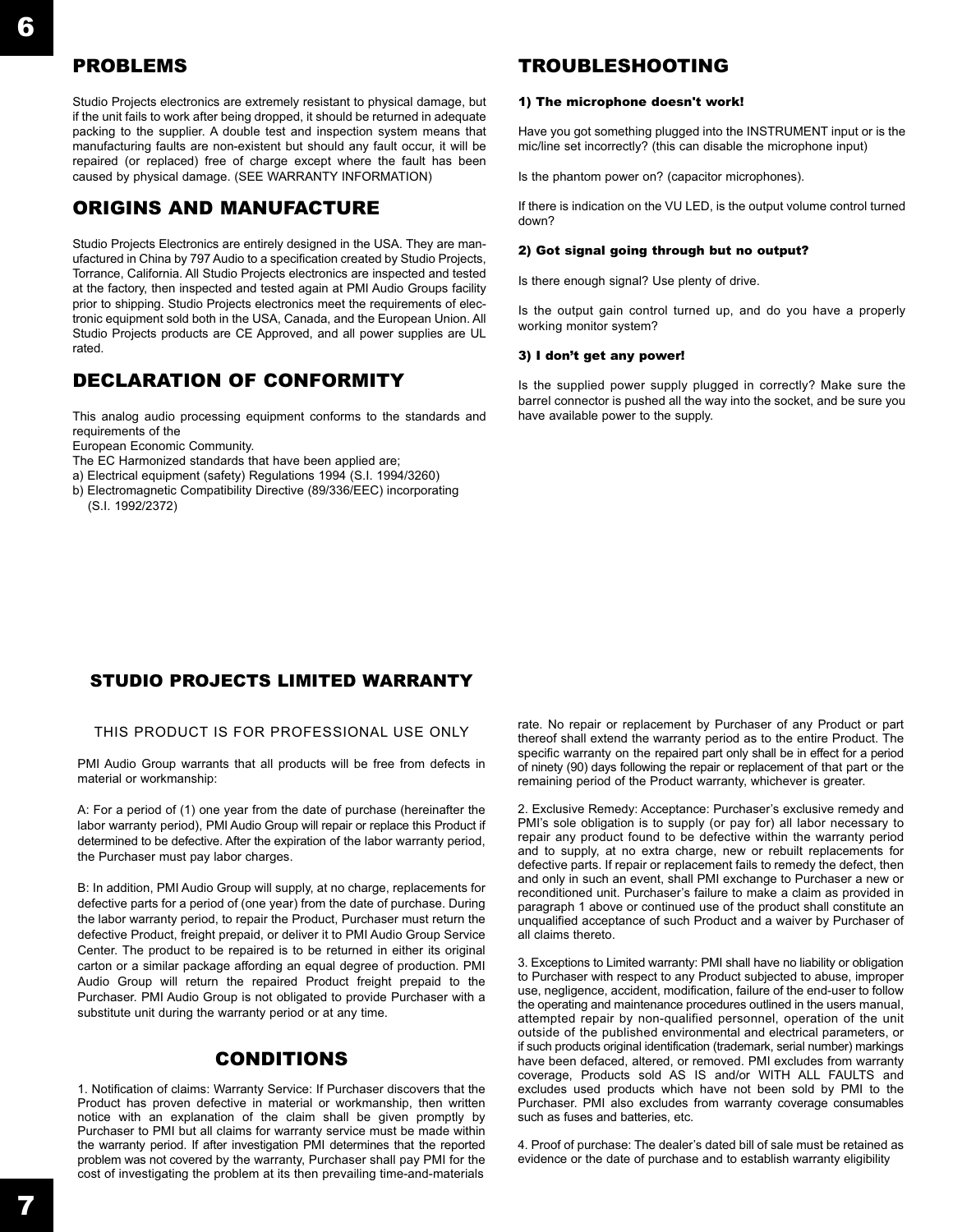# DISCLAIMER OF WARRANTY

EXCEPT FOR THE FORGOING WARRANTIES, PMI HEREBY DISCLAIMS AND EXCLUDES ALL OTHER WARRANTIES, EXPRESS OR LIMITED, INCLUDING, BUT NOT LIMITED TO ANY/OR ALL IMPLIED WARRANTIES OF MERCHANT ABILITY, FITNESS FOR A PARTICULAR PURPOSE AND/OR ANY WARRANTY WITHREGARD TO ANY CLAIM OF INFRINGEMENT THAT MAY BE PROVED IN SECTION2-312(3) OF THE UNIFORM COMMERCIAL CODE AND/OR IN ANY COMPARABLE STATE STATUE. PMI HEREBY DISCLAIMS ANY REPRESENTATIONS OR WARRANTYTHAT THE PRODUCT IS COMPATIBLE WITH ANY COMBINATION OF NON-PMIAUDIO PRODUCTS PURCHASER MAY CHOOSE TO CONNECT TO THE PRODUCT.

# LIMITATION ON LIABILITY

THE LIABILITY OF PMI, IF ANY, AND PURCHASER'S SOLE AND EXCLUSIVE REMEDY FOR DAMAGES FOR ANY CLAIM OF ANY KIND WHATSOEVER, REGARDLESS OF THE LEGAL THEORY AND WHETHER ARISING IN TORT OR CONTRACT, SHALL NOT BE GREATER THAN THE ACTUAL PURCHASE PRICE OF THE PRODUCT WITHRESPECT TO WHICH SUCH CLAIM IS MADE. IN NO EVENT SHALL PMI BE LIABLE TO PURCHASER FOR ANY SPECIAL, INDIRECT, INCIDENTAL, OR CONSEQUEN-TIAL DAMAGES OF ANY KIND INCLUDING, BUT NOT LIMITED TO, COMPENSATION, REIMBURSEMENT OR DAMAGES ON ACCOUNT OF THE LOSS OF PRESENT ORPROSPECTIVE PROFITS OR ANY OTHER REASON WHATSOEVER.

# OWNERS REGISTRATION CARD

TO BE COMPLETED AT TIME OF PURCHASEName Date of Purchase \_\_\_\_\_\_\_\_\_\_\_\_\_\_\_\_\_\_\_\_\_\_\_\_\_\_\_\_\_\_\_\_\_\_\_\_ Serial Number \_\_\_\_\_\_\_\_\_\_\_\_\_\_\_\_\_\_\_\_\_\_\_\_\_\_\_\_\_\_\_\_\_\_\_\_\_\_

Dealer's Name \_\_\_\_\_\_\_\_\_\_\_\_\_\_\_\_\_\_\_\_\_\_\_\_\_\_\_\_\_\_\_\_\_\_\_\_\_\_

### RETAIN FOR YOUR RECORDS

PLEASE DISPATCH AND RETURN YOUR REGISTRATION TO STUDIO PROJECTS WITHIN 14 DAYS OF PURCHASE

Specifications and model numbers are subject to change without notice